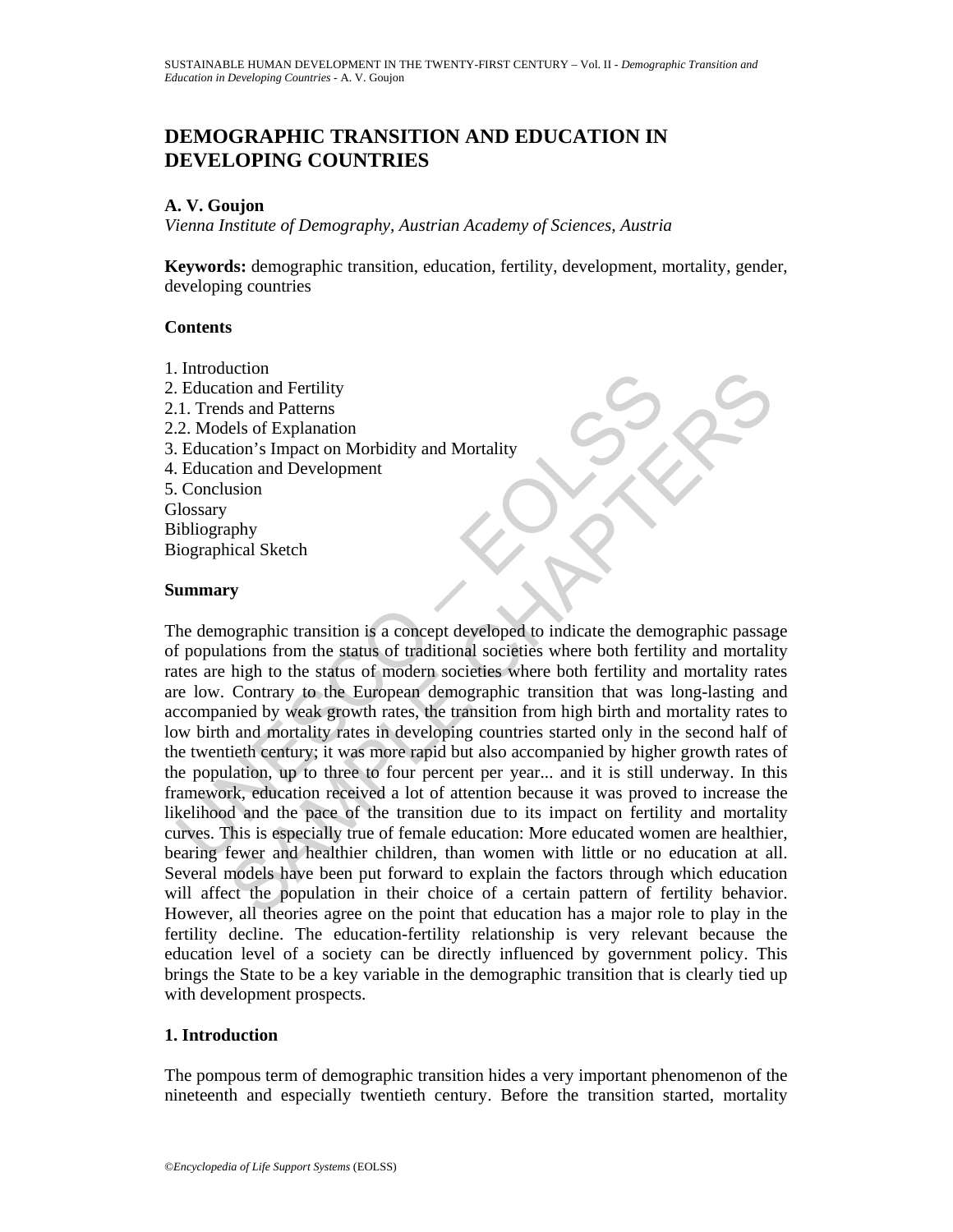levels were very high everywhere in the world; populations could only maintain or increase their size by following very high fertility patterns. The decline in mortality levels that occurred at the beginning of the transition caused a major disequilibrium that induced necessary adjustments downward of fertility levels.

However, the transition from high mortality and high fertility rates (traditional societies) to low mortality and low fertility levels (modern societies) did not take place at the same time everywhere, and more importantly, countries adopted very different paces for the transition. The European transition had started already in the nineteenth century. It was extended over a long period and population growth rates rarely exceeded two percent. On the other hand, the transition in developing countries started only in the second half of the twentieth century. The transition was more rapid but also accompanied by higher growth rates of the population, up to three to four percent per year.

The transition is still an on-going process in many developing countries. In fact, over the last decades, the fertility in a majority of countries has dropped considerably, but the speed of the fertility decline in those countries where population growth is still high will have many implications for sustainable development. Figure 1 represents the total fertility rate (TFR) in 1950 and 2005 on the x-axis, and the difference between those two TFRs on the y-axis. It shows that in 1950 women in a majority of countries, i.e. 132 countries, were bearing more than five children, whereas in 2005 the women of more than 110 countries had on average less than three children. The countries that are positioned along the red line, when the TFR is above three children, will be the ones for which the speed of the fertility decline between now and the next years will be of importance.



Figure 1: Total fertility rate in the years 1950 and 2005, by the difference between the TFR in 2005 and the TFR in 1950, by country

In this frame, education and the education of women in particular have been assessed to play a particular role in the demographic transition process in developing countries.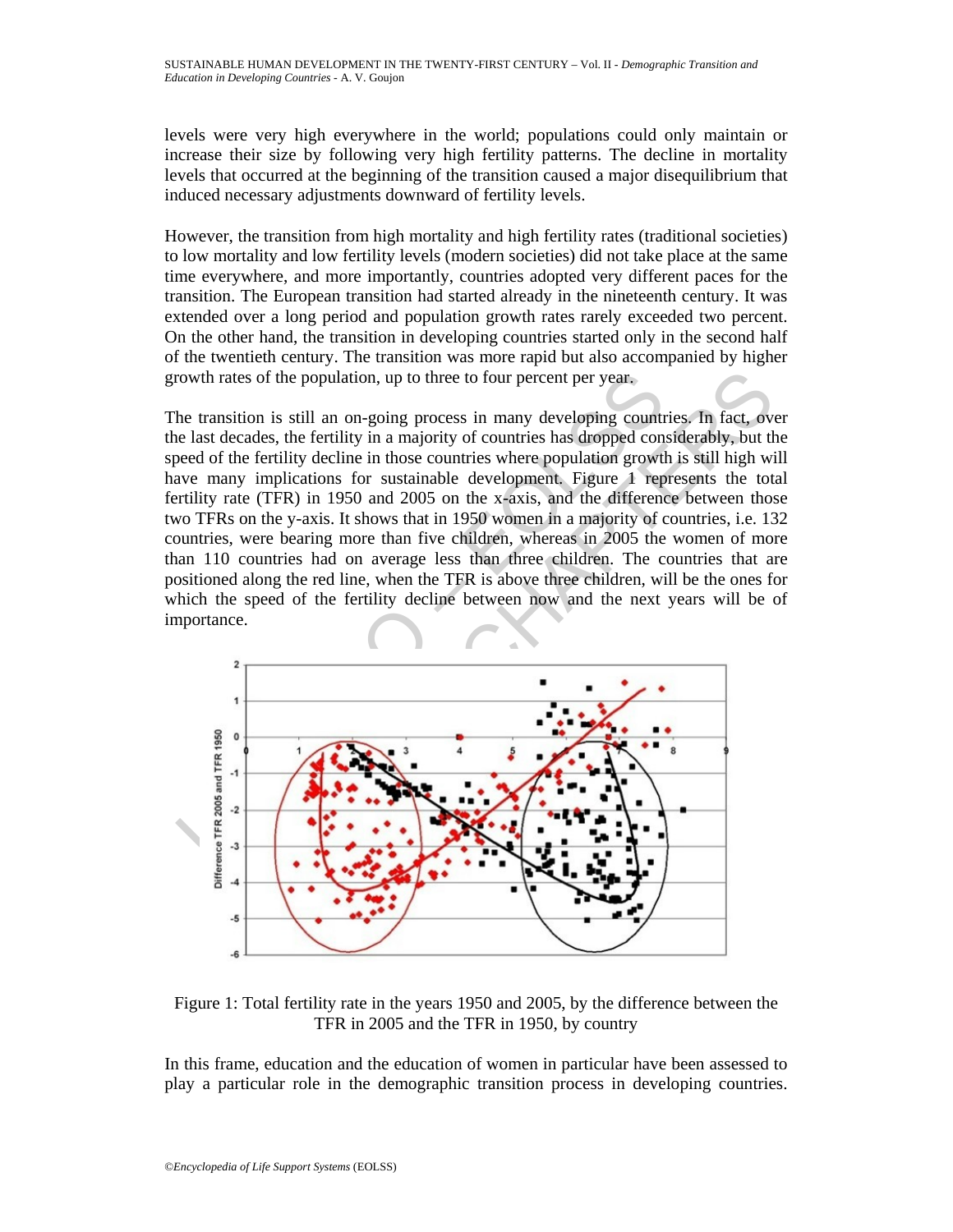Education may increase the likelihood and the pace of the transition because of its impact on fertility and mortality curves. Better-educated women have fewer and healthier children, and better health themselves, than women with little or no education. Moreover, the education-fertility relationship is very relevant because the education level of a society can be directly influenced by government policy. This brings the State to be a key variable in the demographic transition. Parallel to the demographic transition, there has also been an education transition. Significant progress has been made over a large range of developing countries in both primary and secondary school enrollment (Figure 2).



Source: Extracted from UNESCO (1995). World Education Report. Paris, France: UNESCO, p. 33.

### Figure 2: Trends in estimated male and female gross enrolment ratios, by level of education and region, 1960-2000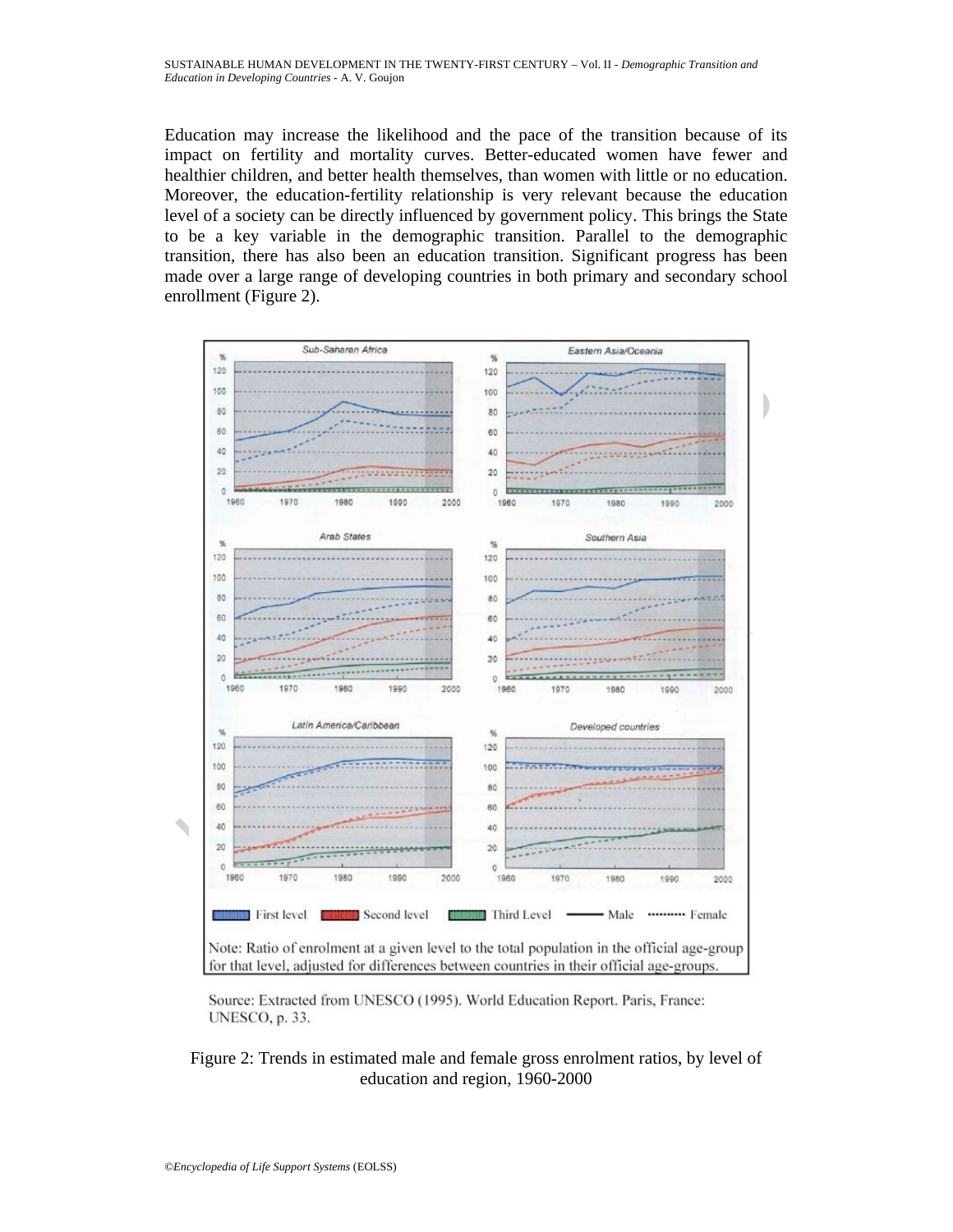While industrialized countries and Latin America, together with the Caribbean region, have achieved universal literacy, 10-13 average school years among adults, and equal education for men and women at all levels of the schooling scale, some countries mostly in Africa (e.g. Benin, Burkina Faso, Mali, Niger, Senegal) and exceptionnaly in Asia i.e. Afghanistan, still had illiteracy rates above 60 percent in 2000-2004 among the adult population. The literacy rates of girls continue to lag behind those of boys in many regions, especially in Asia, the Arab States and Sub-Saharan Africa.

Figure 2 shows that in all regions of the developing world, with the exception of Latin America, and at all schooling levels, men had higher enrollment rates than women. The data also show, however, that the female to male ratios in enrollment rates decreased in all the world regions throughout the observation period without exception. In general, the female to male ratios in enrollment were higher in countries with a generally higher enrollment rate. There is a rough geographical distribution of the levels of development in education. Most of the countries in the low education/high gender gap area are in Africa; most of the countries in the medium education/medium gender gap are in Asia and Latin America; and most of the high education/no gender gap countries are in Europe and North America. This itself may be related to the level of development.

is efferal to male ratios in enrollment were higher in countries with a<br>nonllment rate. There is a rough geographical distribution of the level<br>is education. Most of the countries in the low ducation/high gendel<br>frica; mos le to male ratios in enrollment were higher in countries with a generally hight trate. There is a rough geographical distribution of the levels of development into. Most of the countries in the low education/medium gender The demographic and education transitions are linked through the correlation between women's education and various aspects of their reproductive behavior. The findings from the many studies that have been pointing to education as an important factor of heterogeneity in fertility within populations are reviewed in the first section. Education has been very present in demographic research in addressing two separate sets of issues. The first one is that differentials by education characteristics may indicate the considerations that underlay fertility decisions and second, that the interpretation of differentials according to education characteristics over time is central to the study of fertility change. However, as will be shown in section two and three, education is more than a fertility deflator. It plays a crucial role in individuals' well-being and social progress. Moreover, measures of the educational attainment of populations have been important explanations of growth success. Recent studies indicate that education matters over and above its effect as an additional input to production; at the country and firm level, it is associated with higher total factor productivity, that is, with higher product with given inputs.

> TO ACCESS ALL THE **16 PAGES** OF THIS CHAPTER, Visit[: http://www.eolss.net/Eolss-sampleAllChapter.aspx](https://www.eolss.net/ebooklib/sc_cart.aspx?File=E6-60-03-08)

#### **Bibliography**

- - -

Bongaarts, J. and R. G. Potter (1983*). Fertility, Biology, and Behavior: An Analysis of the Proximate Determinants*, (230 pp.) New York, NY, USA: Academic Press. [This works presents one of the most complete fertility models].